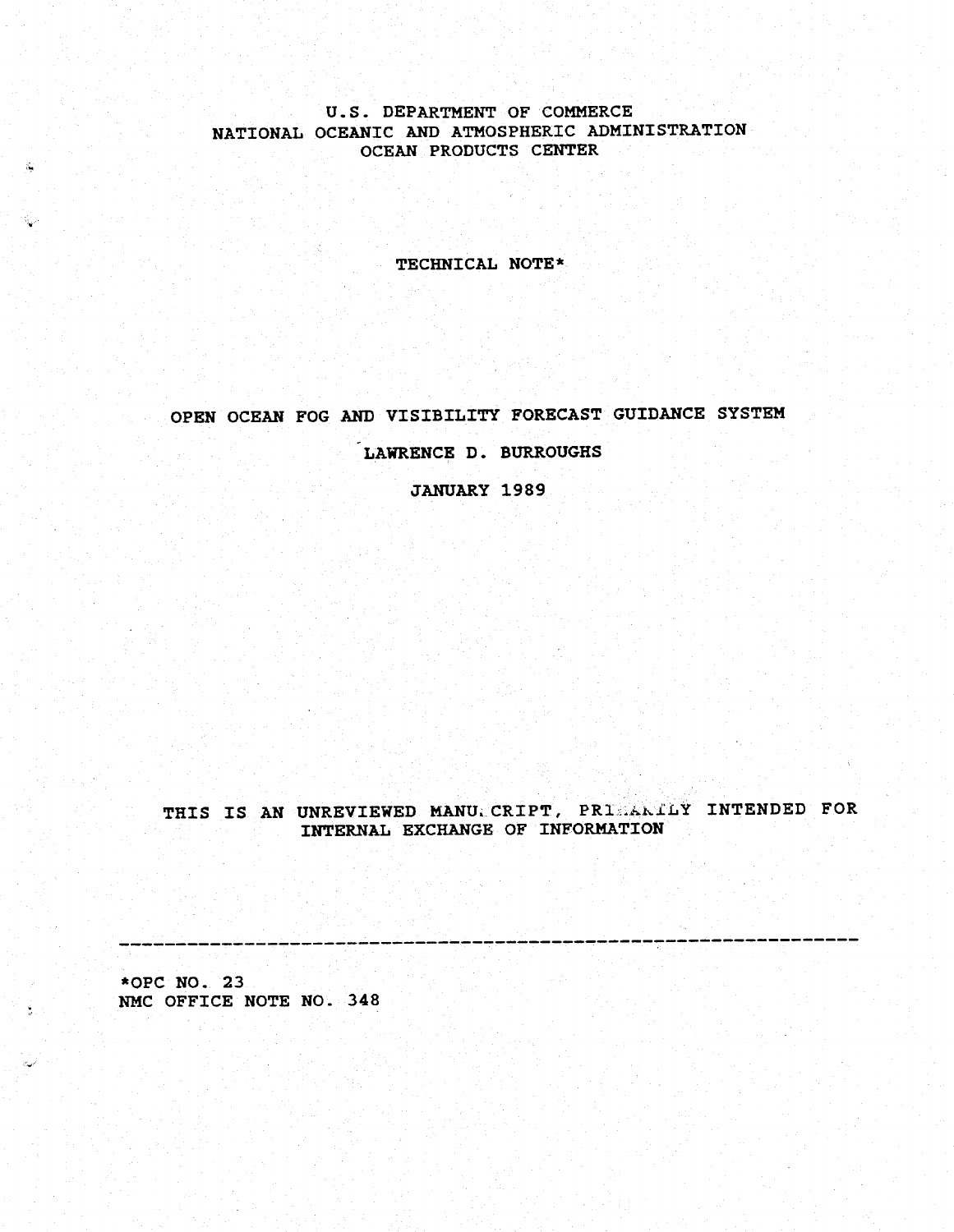#### OPC CONTRIBUTIONS

- No. 1. Burroughs, L. D., 1986: Development of Forecast Guidance for Santa Ana Conditions. National Weather Digest, Vol. 12 No. 1, 4pp.
- No. 2. Richardson, W. S., D. J. Schwab, Y. Y. Chao, and D. M. Wright, 1986: Lake Erie Wave Height Forecasts Generated by Empirical and Dynamical Methods -- Comparison and Verification. Ocean Products Center Technical Note, 23pp.
- No. 3. Auer, S. J., 1986: Determination of Errors in LFM Forecasts Surface Lows Over the Northwest Atlantic Ocean. Ocean Products Center Technical Note/NMC Office Note No. 313, 17pp.
- No. 4. Rao, D. B., S. D. Steenrod, and B. V. Sanchez, 1987: A Method of Calculating the Total Flow from A Given Sea Surface Topography. NASA Technical Memorandum 87799., l9pp.
- No. 5. Feit, D. M., 1986: Compendium of Marine Meteorological and Oceanographic Products of the Ocean Products Center. NOAA Technical Memorandum NWS NMC 68, 98pp.
- No. 6. Auer, S. J., 1986: A Comparison of the LFM, Spectral, and ECMWF Numerical Model Forecasts of Deepening Oceanic Cyclones During One Cool Season. Ocean Products Center Technical Note/NMC Office Note No. 312, 20pp.
- No. 7. Burroughs, L. D., 1986: Development of Open Fog Forecasting Regions. <u>Ocean Products Center Technical Note/NMC</u> <u>Office</u> Note. No. 323., 36pp.
- No. 8. Yu, T., 1986: A Technique of Deducing Wind Direction from Altimeter Wind Speed Measurements. Mon. Wea. Rev., 6pp.
- No. 9. Auer, S. J., 1986: A 5-Year Climatological Survey of the Gulf Stream and Its Associated Ring Movements. Journal of Geophysical Research, 9pp.
- No. 10. Chao, Y. Y., 1987: Forecasting Wave Conditions Affected by Currents and Bottom Topography. -Ocean Products Center Technical Note, 11pp.
- No. 11. Esteva, D. C., 1987: The Editing and Averaging of Altimeter Wave and Wind Data. Ocean Products Center Technical Note, 4pp.
- No. 12. Feit, D. M., 1987: Forecasting Superstructure Icing for Alaskan Waters. National Weather Digest, Vol. 12 No. 2, 3pp.
- No. 13. Rao, D. B., B. V. Sanchez, S. D. Steenrod, 1986: Tidal Estimation in the Atlantic and Indian Oceans. Geodesy, 309-350pp.
- No. 14. Gemmill, W.H., D.M. Feit, T.W. Yu, 1987: Performance of Techniques Used to Derive Ocean Surface Winds. Ocean Products Center Technical Note/NMC Office Note No. 330, 34pp.

 $\mathbb{C}^2$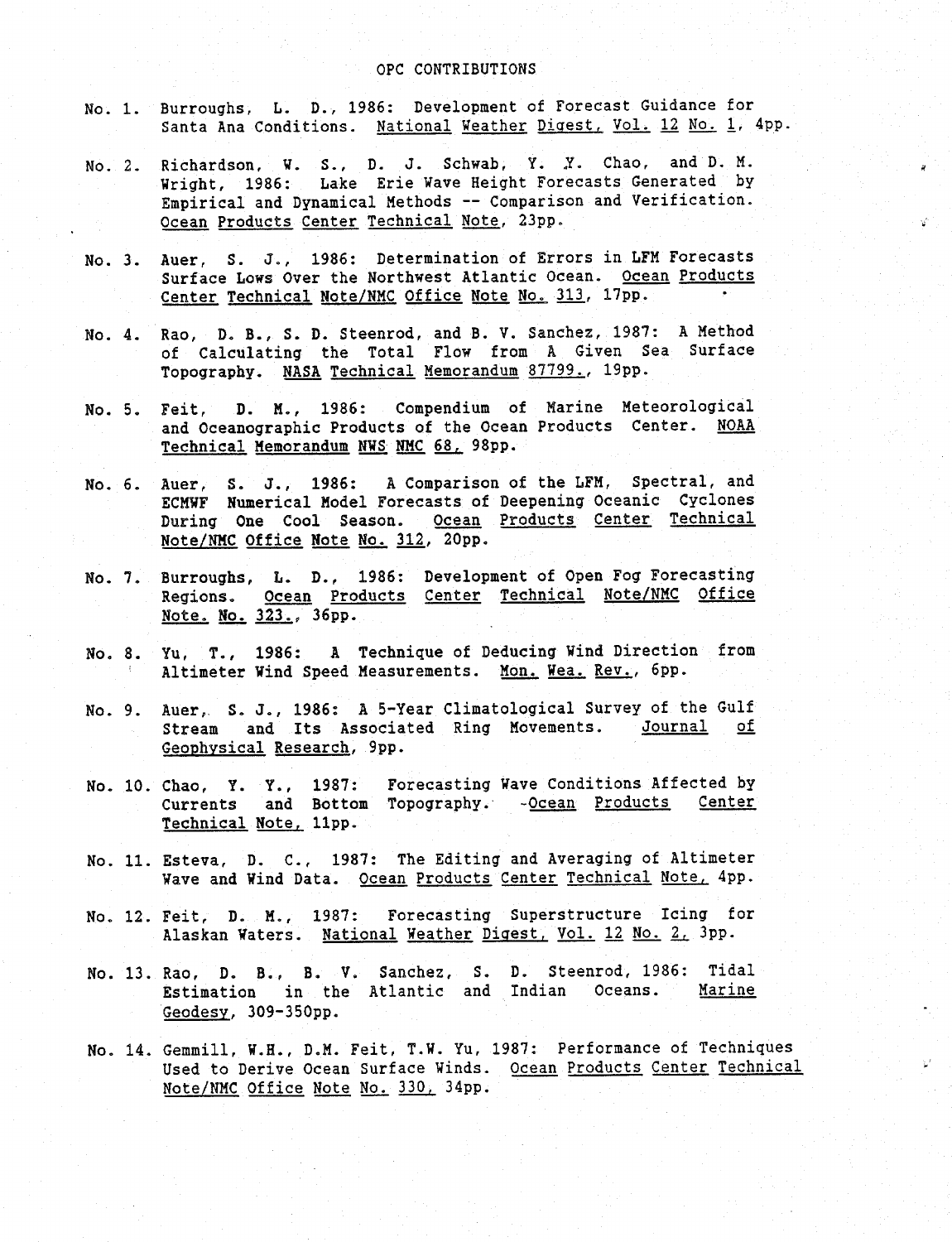## OPEN OCEAN FOG AND VISIBILITY FORECAST GUIDANCE SYSTEM

Lawrence D. Burroughs Ocean Products Center, NMC

## *ABSTRACT.*

*A guidance system to forecast open ocean fog and visibility has recently been implemented at NMC. The system, based on perfect prog statistics, forecasts fog and visibility over the open ocean during the months of April through September when these factors create significant hazards to navigation in the northern hemisphere.*

*Although the forecasts degrade in time, evaluation of the guidance shows it to have skill against climatology through 72 hours. In the Pacific, the fog equations tend to be unbiased, while in the Atlantic they tend to underforecast fog. The visibility equations in both oceans tend to overforecast the lowest category. In the Pacific the 1200 UTC equations tend to out perform the 0000 UTC equations. In the Atlantic the reverse is true, but not as noticeably as in the Pacific.*

*This forecast guidance is depicted on the Marine Significant Weather Chart during the months of April through September. Implementation of this system took place in September 1988.*

#### INTRODUCTION

A large percentage of the accidents at sea occur with visibilities under one kilometer (Tremant, 1987). Although other obstructions may lower visibility below 1 km, the most prevalent obstruction is fog. Fog is only reported if the visibility is 1 km or less. Until now there has been no objective guidance available to National Weather Service forecasters for fog or lowered visibilities. The Open Ocean Fog and Visibility Forecast Guidance System was born out of a desire to fill this need. This system is designed to provide fog and visibility guidance over the North Pacific and North Atlantic during the prime season for fog and lowered visibilities (April - September). The guidance is not applicable to coastal areas.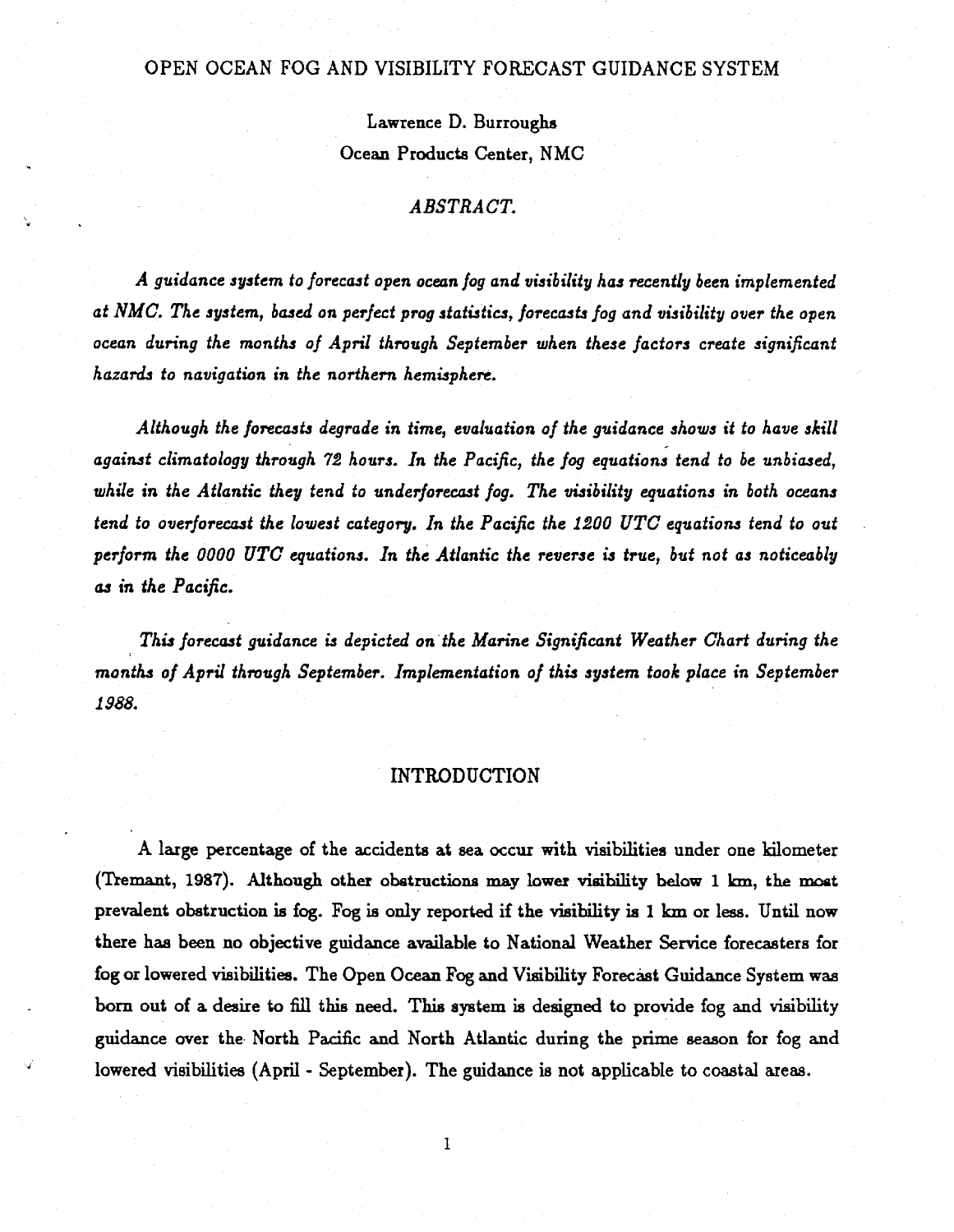# DEVELOPMENT

The perfect prog technique (Klein et al, 1959) was used to develop the fog and visibility forecast equations. With this approach all data used in the development of relationships are analyzed or observed data. Usually, the predictor and predictand are concurrent in time. When the equations are used to predict, forecast values of the predictors must be obtained and substituted into the equations to give a forecast of the predictand. The name perfect prog comes from the fact that forecast data are entered into the equation as if it were equivalent to the analyzed data that were used to develop the equations (Wilson and Macdonald, 1985).

 $\cdot$ 

V

## *Predictand Data*

The predictand data were taken from ship data for the years 1980 - 1983 at 12 hour intervals. Fog data included observed fog of any kind and observed drizzle when the past weather indicated fog and the visibility was less than 1 km. The fog was categorized as no fog or fog. Visibility data were corrected to be consistent with the observed weather and the WMO code and include poor visibility due to fog. Visibility is categorized to delineate areas with a visibility of less than or greater than 3 n mi.

## *Predictor Data*

The predictor data came primarily from the analyzed fields of the Global Data Assimilation System (GDAS) (Kistler and Parrish, 1982 and Dey and Morone, 1985) or computations made by using the GDAS data. In addition a boundary layer diagnostic model was used to create air temperatures and equivalent potential temperatures at 19 m (the nominal height of most ship instrumentation). In all, 20 basic GDAS fields and 45 computed fields were used plus four climatological parameters and two location parameters. These potential predictors are shown in Tables 1 - 4. The data were interpolated to the location of the ship data to derive the forecast equations.

#### *Regions*

Burroughs (1987) describes the development of open ocean fog forecasting regions based on a National Climatic data Center fog climatology (Guttman, 1971), the frequency of fronts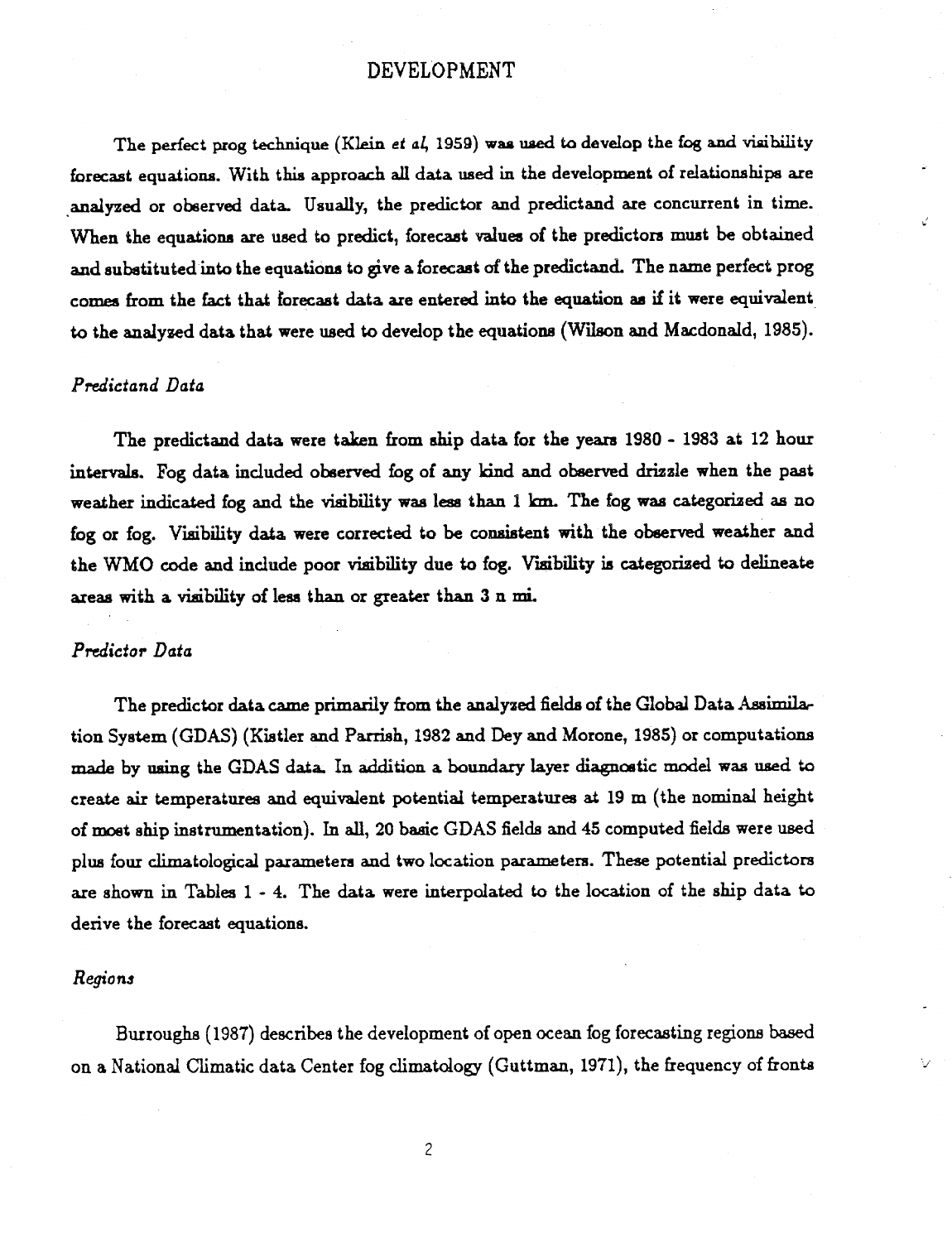Table 1: Basic GDAS fields used as predictors in the Open Ocean Fog and Visibility Forecast Guidance System equations.

| <b>Model Parameter</b>   | Surface | $1000$ mb $850$ mb |   | $700$ mb | $500$ mb |
|--------------------------|---------|--------------------|---|----------|----------|
| Sea Level Pressure       |         |                    |   |          |          |
| Height                   |         |                    |   |          |          |
| Sea Temperature          |         |                    |   |          |          |
| Air Temperature          |         |                    |   |          |          |
| <b>Relative Humidity</b> |         |                    |   |          | X        |
| u-Wind Component         |         |                    | X |          | X        |
| v-Wind Component         |         |                    |   |          |          |

**Table** 2: **Same** as **Table** 1 except predictors are computed from GDAS fields or the boudary layer diagnostic model (BLDM). Only the 19 m fields come from the BLDM.

| rayer disknowned moder (popular). Only   |     |           |          |          |          |
|------------------------------------------|-----|-----------|----------|----------|----------|
| <b>Computed Parameters</b>               | 19m | $1000$ mb | $850$ mb | $700$ mb | $500$ mb |
| Air Temperature                          |     |           |          |          |          |
| <b>Equivalent Potential Temperature</b>  |     |           |          |          |          |
| Geostrophic u-Wind                       |     |           |          |          |          |
| Geostrophic v-Wind                       |     |           |          |          |          |
| Geostrophic Wind Speed                   |     |           |          |          |          |
| <b>Relative Vorticity</b>                |     |           |          |          |          |
| <b>Relative Vorticity Advection</b>      |     |           |          |          |          |
| Geostrophic Relative Vorticity           |     |           |          |          |          |
|                                          |     |           |          |          |          |
| Geostrophic Relative Vorticity Advection |     |           |          |          |          |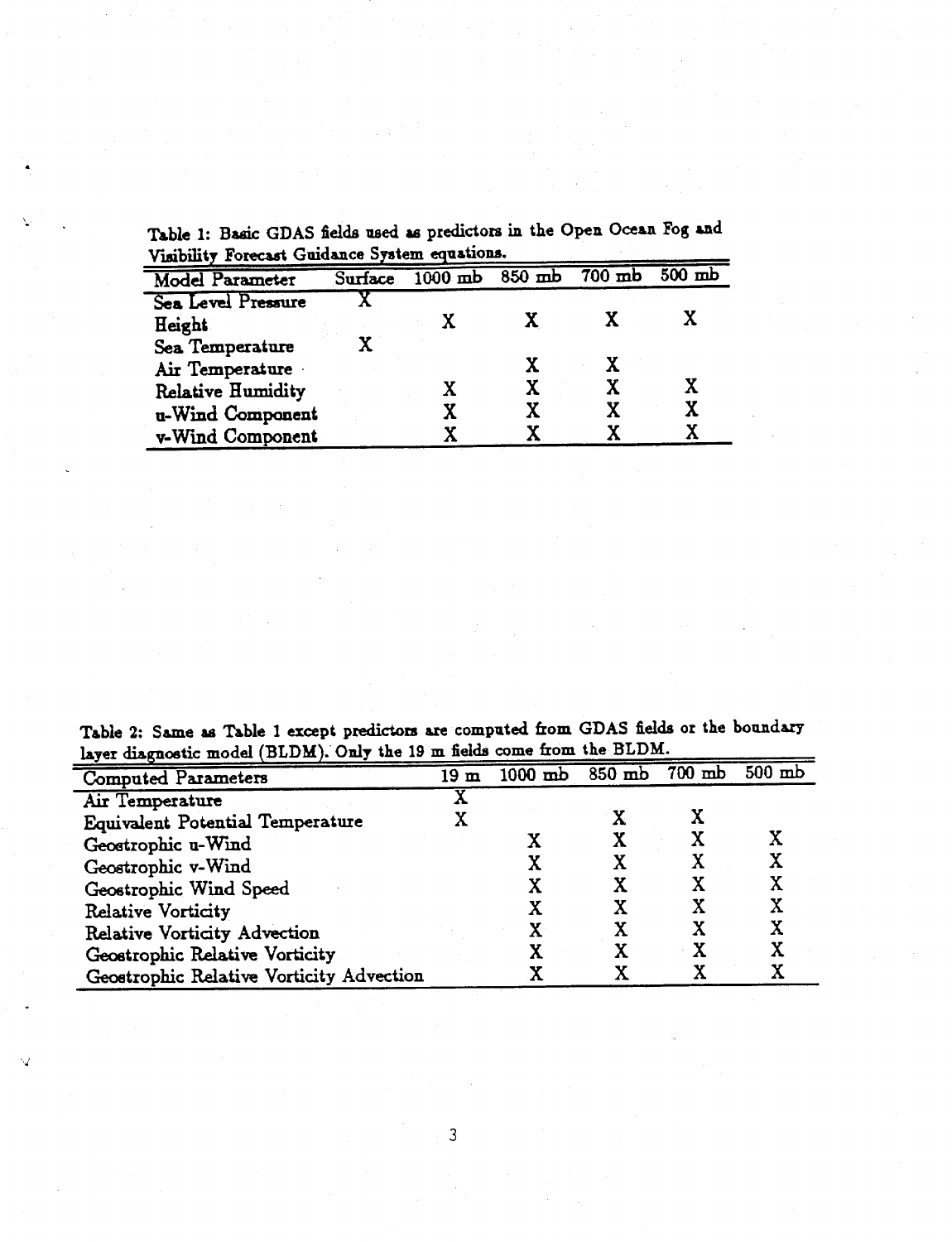: Table 3: Same as Table 1 except predictors are diferences computed from fields listed in Tables  $1$  and  $2$ .

 $\frac{1}{2}$ 

| 19 m Air Temperature                    |           | Sea Surface Temperature                 |
|-----------------------------------------|-----------|-----------------------------------------|
| 19 m Air Temperature                    |           | 850 mb Air Temperature                  |
| 19 m Air Temperature                    |           | 700 mb Air Temperature                  |
| 850 mb Air Temperature                  |           | - 700 mb Air Temperature                |
| 19 m Equivalent Potential Temperature   |           | 850 mb Equivalent Potential Temperature |
| 19 m Equivalent Potential Temperature   |           | 700 mb Equivalent Potential Temperature |
| 850 mb Equivalent Potential Temperature |           | 700 mb Equivalent Potential Temperature |
| 850 mb Height                           |           | 1000 mb Height                          |
| 700 mb Height                           |           | 1000 mb Height                          |
| 500 mb Height                           | $\bullet$ | 1000 mb Height                          |
| 700 mb Height                           |           | 850 mb Height                           |
| 500 mb Height                           |           | 850 mb Height                           |
| 500 mb Height                           |           | 700 mb Height                           |

Table 4: Same as Table 1 except predictors are for special purposes.

| Predictor                                               | Purpose                                |
|---------------------------------------------------------|----------------------------------------|
| Latitude $(2.5X2.5^{\circ} \text{ grid: } j = 37, 73)$  | Provides location adjustment           |
| Longitude $(2.5X2.5^{\circ} \text{ grid: } i = 1, 145)$ | Provides location adjustment           |
| $\sin(\frac{2\pi(\text{day of the year (DOY}))}{365})$  | Provides for climatological influences |
| $cos(\frac{2\pi (DOY)}{2\pi})$                          | Provides for climatological influences |
| $\sin(\frac{4\pi(\overline{DOY})}{2})$                  | Provides for climatological influences |
| $\cos(\frac{4\pi(\widetilde{D}OY)}{2\pi})$              | Provides for climatological influences |

4

V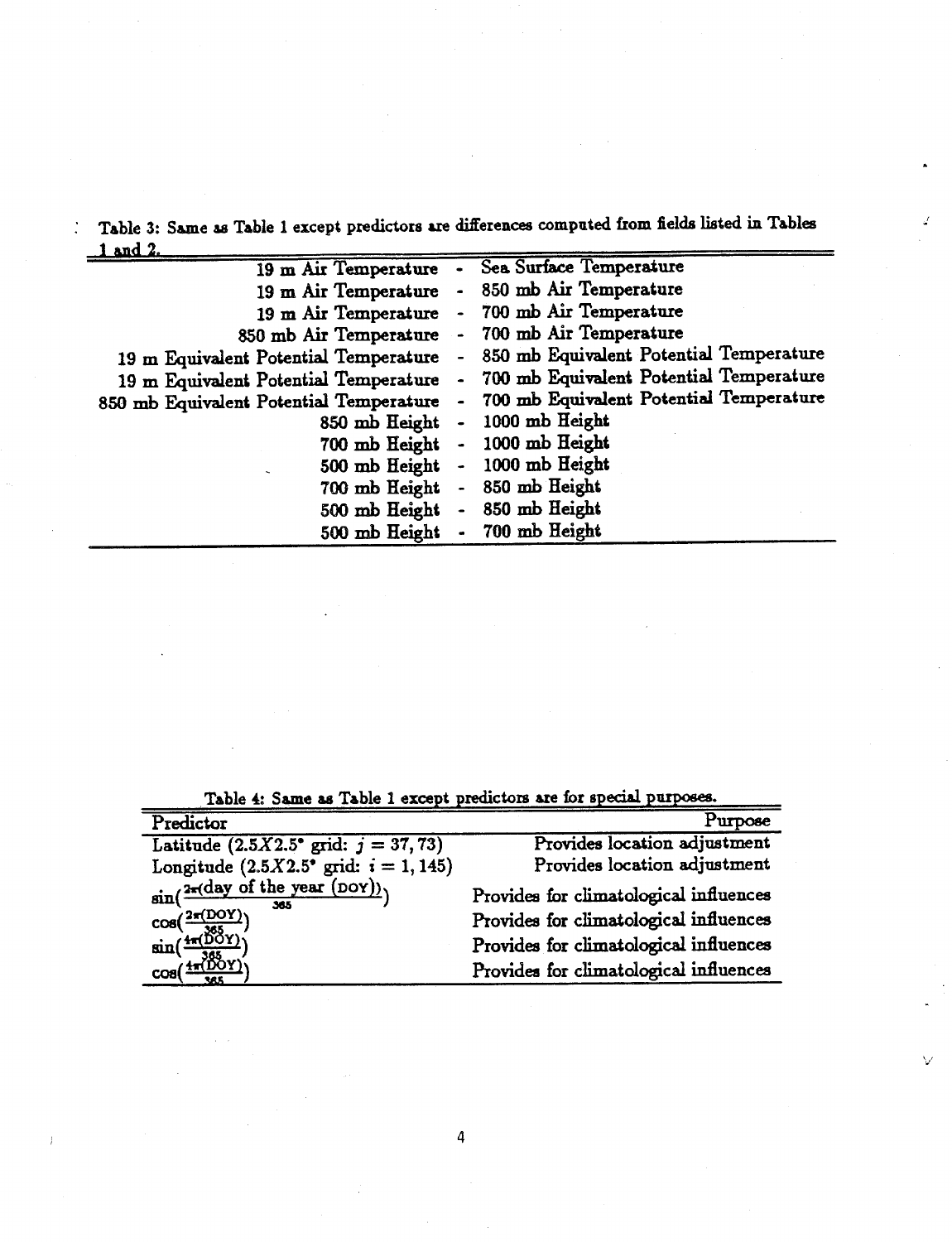over the open ocean and the frequency of high and low centers over the open ocean. Thirteen warm and 13 cool. season regions were delineated. These regions were then modified by the inclusion of drizzle and observed fog data for 1980 - 1984. The number of regions was reduced to those shown in Figs. 1 and 2 after test equations were derived and evaluated, and the results showed the equations for the regions excluded to be too unreliable to use. In general the regions with the highest probabilities of fog have been included.

## *Equation Development*

Equations were developed for fog and visibility with discriminant techniques. A short discussion on these techniques, following Tatsuoka (1971), is given below. For additional information see Anderson (1958), Mller (1962), or Cooley and Lohnes (1971).

In meteorology, categorical events are often related to continuous predictors by the use of discriminant analysis. The categorical events are grouped by category. Then equations are developed by using the continuous predictors which best separate the groups.

Having developed the equations, the next question is how to classify a particular observation into a particular group. The objective is to minimise the number of misclassifications. The chi-squared statistic is used for this purpose. The smaller the value of chi-squared for a particular group the nearer the observation is to the average value for that group. Since the equations for each group differ only by the coefficients and constants used, the observation is categorized into the group whose equation has the smallest chi-squared value. This assumes that the groups have multivariate normal distributions with equal dispersion matrices, and, therefore, that a pooled covariance matrix can be used to compute chi-squared for each group. The equation is given by

$$
\chi_{ik}^2 = \{X_{1i} - \overline{X}_{1k}, X_{2i} - \overline{X}_{2k}, \cdots, X_{pi} - \overline{X}_{pk}\} \mathbf{D}_{\bullet}^{-1} \{X_{1i} - \overline{X}_{1k}, \cdots, X_{pi} - \overline{X}_{pk}\}^T
$$
\n
$$
= \mathbf{x}_{ik} \mathbf{D}_{\bullet}^{-1} \mathbf{x}_{ik}^T
$$
\n(1)

where *i* is the observation index; p is the predictor index; k is the group index;  $D<sub>m</sub> =$  $S_{\mathbf{w}}/(N - K)$  is the pooled dispersion matrix;  $S_{\mathbf{w}}$  is the pooled within-groups SSCP (sum of squares and crossproducts) matrix;  $N = n_1 + n_2 + \cdots + n_k$ , and K is the number of groups.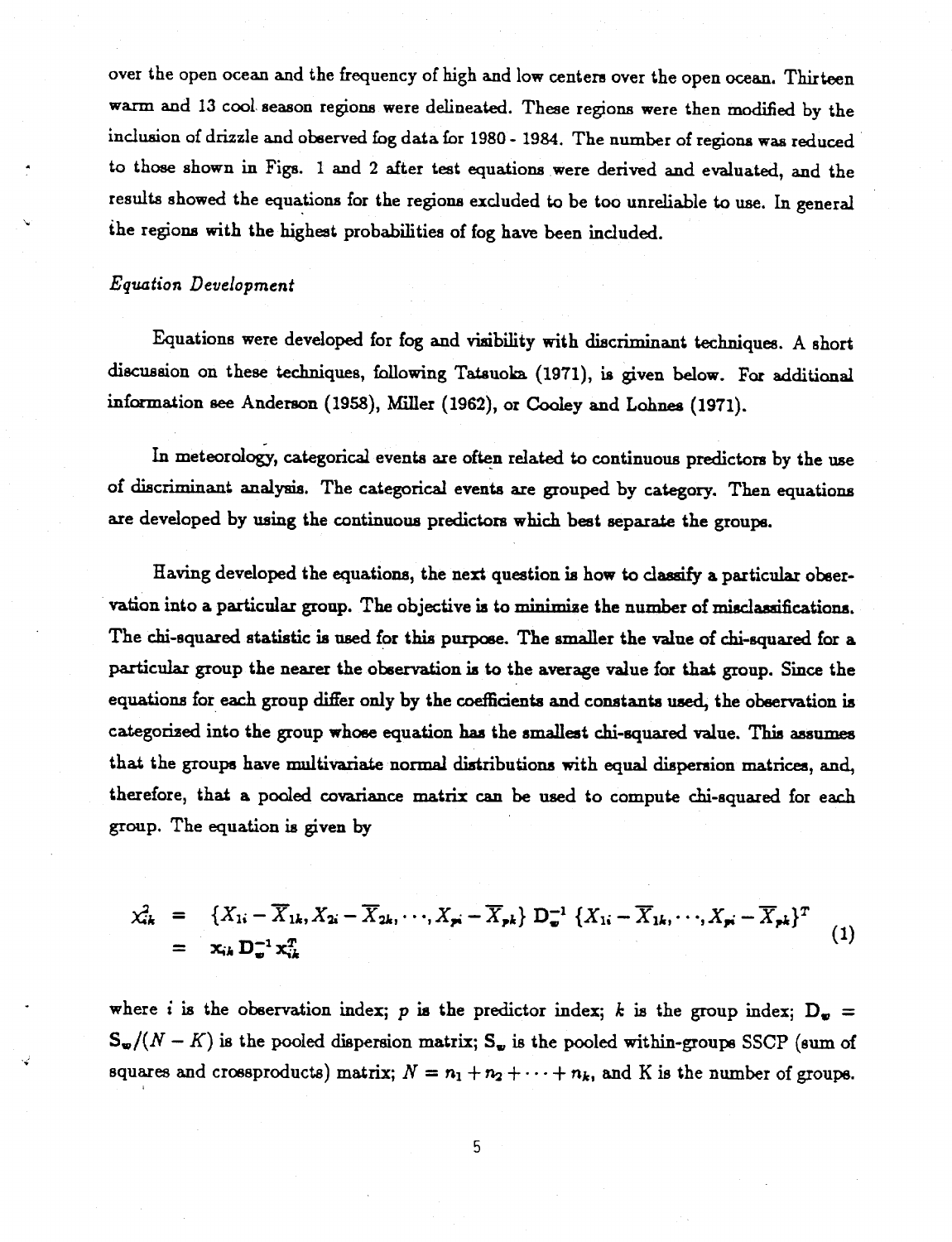

Figure 1: Warm season fog and visibility regions for the North Pacific.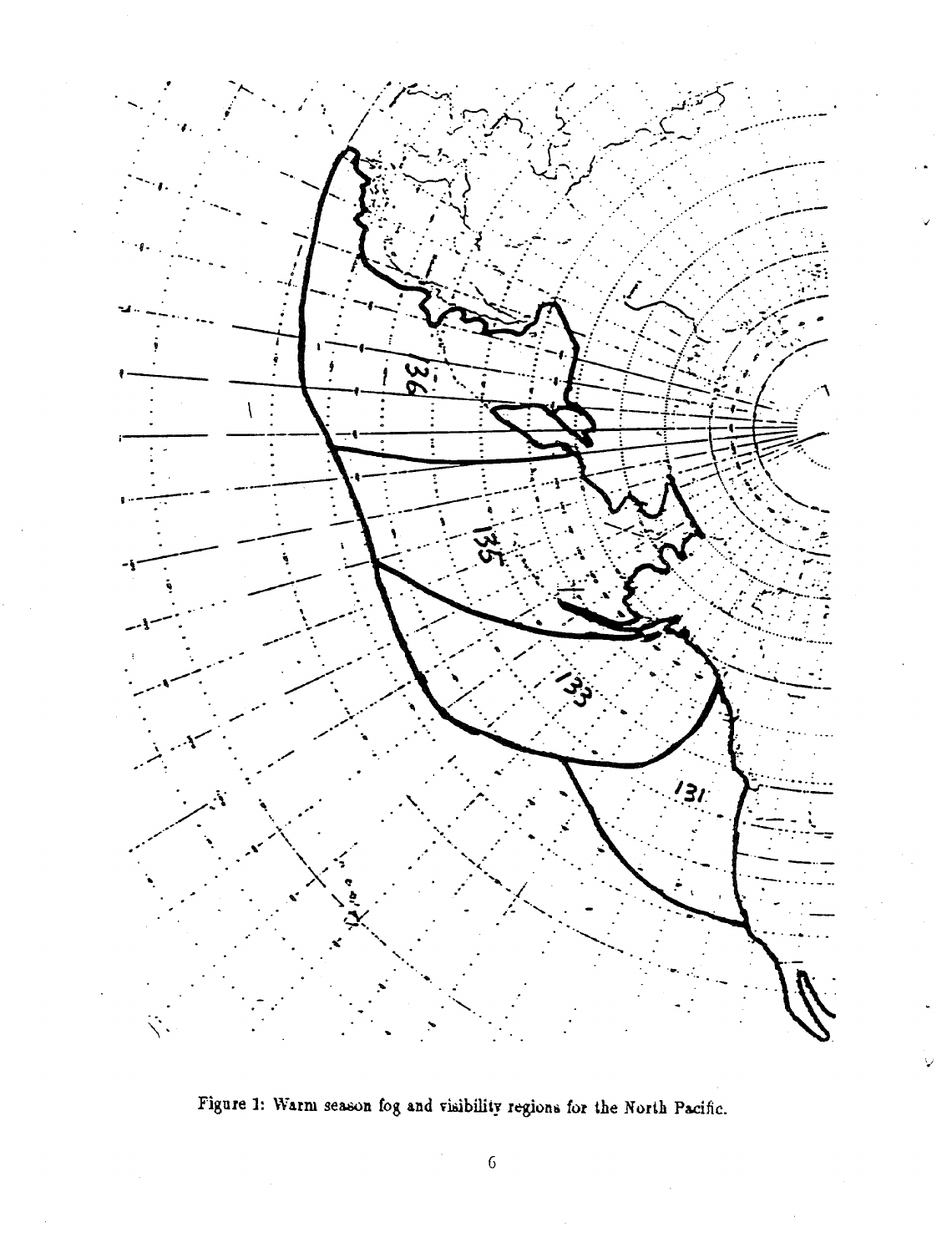

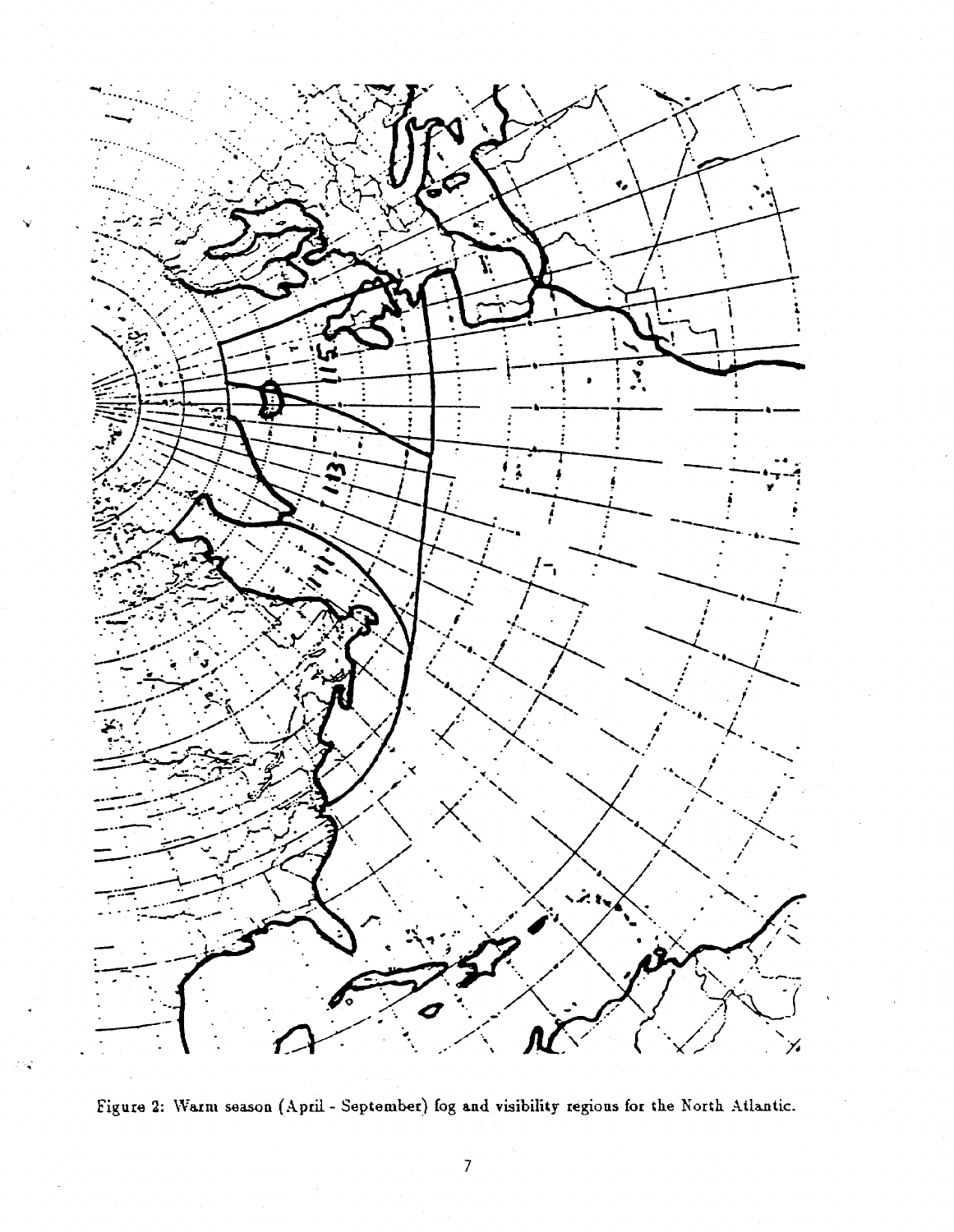When the covariance matrix cannot be pooled, the group equations are corrected for the differences in dispersion by using the individual group covariance matrices, and (1) becomes

$$
\chi_{ik}^2 = \mathbf{x}_{ik} \, \mathbf{D}_k^{-1} \mathbf{x}_{ik}^T \tag{2}
$$

where  $D_k = S_k/(N-1)$  is the dispersion matrix of the kth group;  $S_k$  is the within-groups SSCP matrix of the kth group; and  $N = n_1 + n_2 + \cdots + n_k$ . The classification rule is modified to be based on minimizing not  $\chi^2$  itself, but an adjusted quantity  $\chi'^2$  defined by

$$
\chi_{ik}^{\prime\,2} = \chi_{ik}^2 + \ln|D_k| \tag{3}
$$

which is proportional to the natural logarithm of the multivariate normal density function  $N(\mathbf{X}_k, \mathbf{D}_k)$  evaluated at the point  $\mathbf{X}'_i = [X_{1i}, X_{2i}, \cdots, X_{pi}]$ .  $|D_k|$  is the determinant of the dispersion matrix,  $D_k$ .

Nowhere have the prior probabilities (relative frequencies) of group membership been taken into account. Thus far the assumption has been that the relative frequencies of all the groups are equal. For fog and visibility, this is not the case.  $\chi^2$  can be further adjusted to take into account the prior probabilities which have been determined from the dependent predictand samples. With this adjustment (3) becomes

$$
\chi_{ik}^{n}{}^{2} = \chi_{ik}^{\prime}{}^{2} - 2 \ln p_{k} \tag{4}
$$

where  $p_k$  is the prior probability, ie the probability that an observation selected at random from a mixed population comprising all K groups is a member of the kth group.

We have already assumed that the group dispersions are multivariate normal; if we further assume that an observation fits into one of the groups and does not fall outside the ensemble of groups, then  $\chi^{\prime\prime 2}$  can be related to the posterior probability that an observation belongs to a particular group. The equation for the posterior probability is given by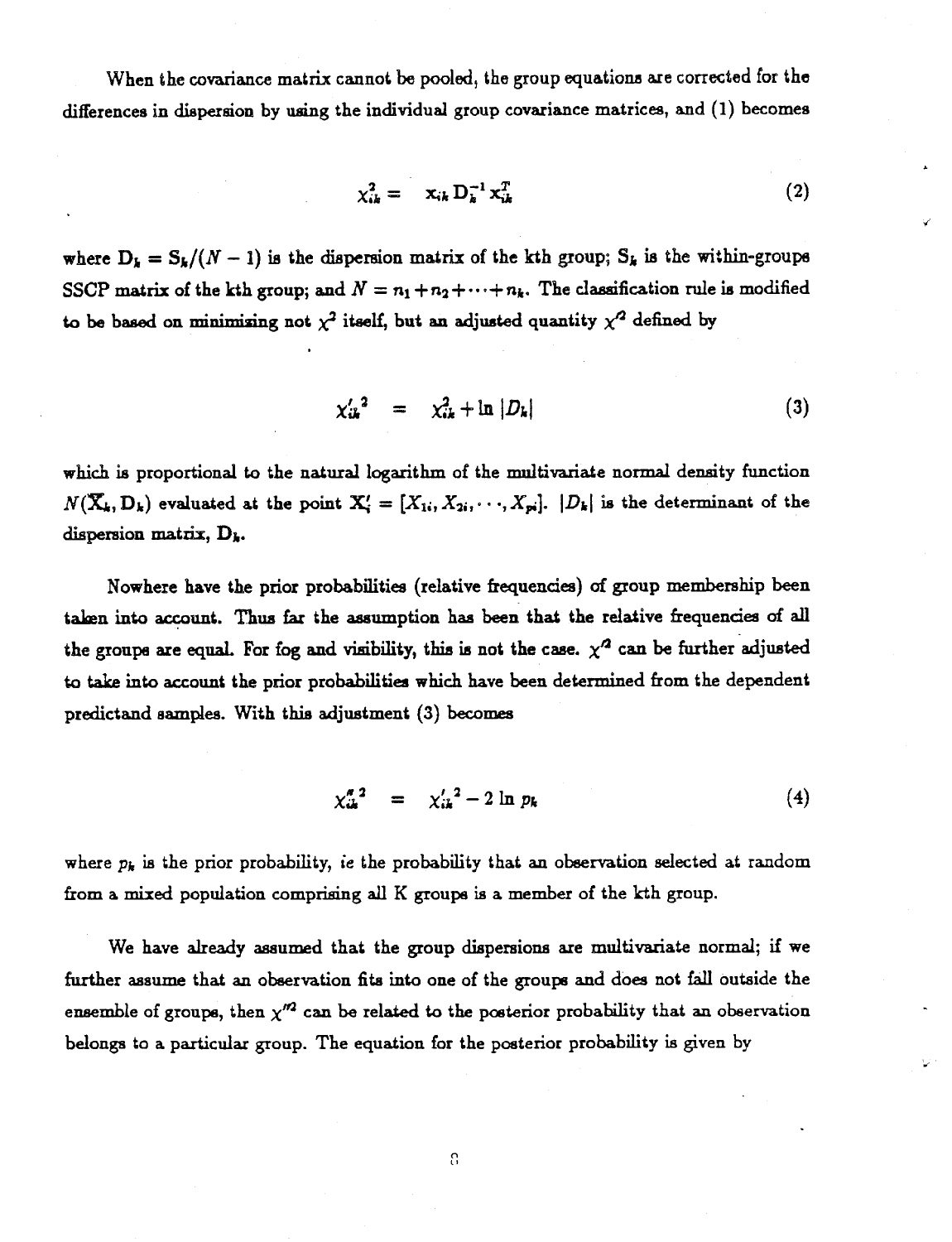$$
p(H_k|\mathbf{X}_i) = \frac{\exp(-\chi_{ik}^M{}^2/2)}{\sum_{j=1}^K \exp(-\chi_{ij}^M{}^2/2)} \qquad k = 1, 2, \cdots, K \qquad (5)
$$

where  $H_k$  is the hypothesis that the observation vector  $X_i$  belongs to group k.  $X_i$  is assigned to the group whose posterior probability is greatest.

If the discrimination was perfect, no further adjustments would be necessary. This, generally, is not the case, and two other procedures can be used to help minimize the number of misclassifications: inflation (Klein *et* al, 1959 and Miller 1988) and thresholding.

Inflation adjusts the forecasts so that the variance of the forecasts and the observations in the climatology are approximately equal. The inflated forecast is given by

$$
\widehat{p}(H_k|\mathbf{X}_i) = \frac{p(H_k|\mathbf{X}_i) - p_k}{r} + p_k \tag{6}
$$

where the  $\wedge$  indicates the inflated probability; r is the canonical correlation or, for a two group case such as fog, the maximum correlation between a linear function of predictor variables and the criterion variable, and  $p_k$  is the prior probability for group k determined from the developmental sample and is an estimate of the group's climatological probability. This procedure is applied to the fog and visibility posterior probabilities prior to classification.

Thresholding means that a given category may not be chosen unless a certain predictand value is reached (in this case a given posterior probability). These values are normally determined empirically. This procedure is applied to the fog posterior probabilities after inflation.

To determine which variables to use as predictors, a stepwise discriminant analysis procedure was employed. The predictand was a classification variable which defined the groups with which the predictors were to be associated. Potential predictors were chosen to enter or stay in the discriminant model according to specified criteria for the squared partial correlation of the predictor with the classification variable, accounting for the effects of the predictors already selected.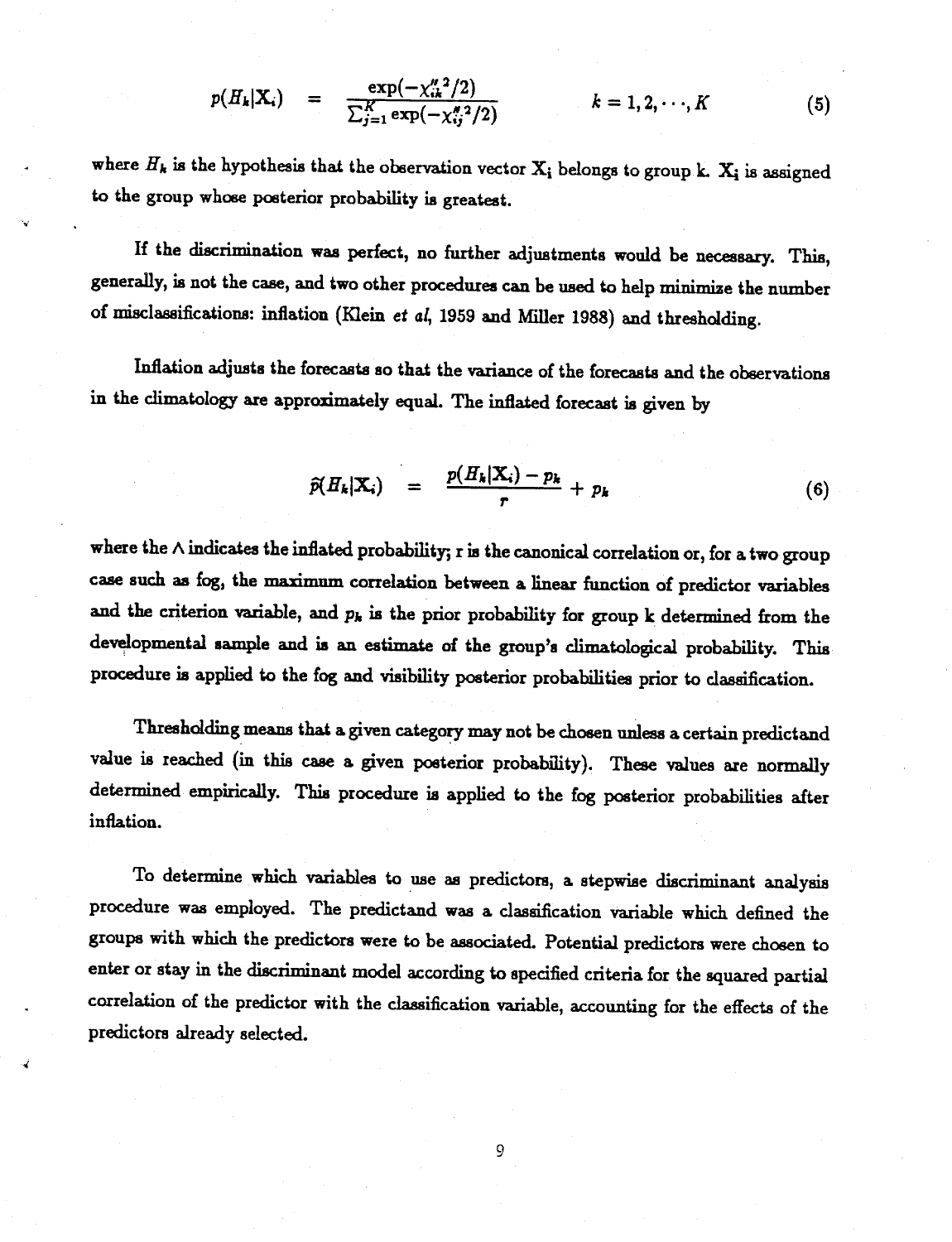The procedure began by selecting the variable that contributed most to the discriminatory power (group separation) of the equations and met the criterion to enter (a partial squared correlation of 0.0005). At each succeeding step, if a variable already selected failed to meet the criterion to stay (a partial squared correlation of 0.0025), it was removed. Otherwise, the variable, not already selected, that contributed most to the discriminatory power of the equations and met the criterion to enter was added. When all variables selected met the criterion to stay, and none of the remaining variables met the criterion to enter, the stepwise selection stopped (SAS, 1982). This procedure was used to determine which predictors to use in the final equations and provided the canonical correlation used in the inflation procedure. This procedure assumes that the variables are multivariate normal with equal dispersions.

Once the predictors for the fog and visibility equations were chosen, a second procedure was used. This procedure derived the final group equations which took into account the differences in dispersion matrices between the groups and the group prior probabilities. These equations produce the posterior probabilities for each group. The posterior probabilities are then inflated, and a threshold is applied to the fog equations.

There are two equation sets for fog and visibility in each region shown in Figs. 1 and 2: one for the 0000 UTC cycle and one for the 1200 UTO cycle. The reason for this is that the amount of predictand data and its quality varies between cycles. There is always less data available on the night cycle than the day cycle. The reason is that ships report fewer night observations than day observations. Also the day observations tend to be better than the night observations. In the Pacific the day observations occur on the 1200 UTC cycle, while the night observations occur on the 0000 UTC cycle. In the Atlantic the reverse is true although the number of observations per cycle are more balanced than in the Pacific.

Forecasts are made from the Aviation initialization and at 24-h intervals for projections from 24 through 72 hours from-Aviation model output. At present only the 24- and 48-h forecasts on the 0000 UTC cycle are used on the Marine Significant Weather Chart (NWS, 1988). Eventually the 72-h forecast will be added and the 1200 UTC cycle forecasts. The initialization is used for verification studies only.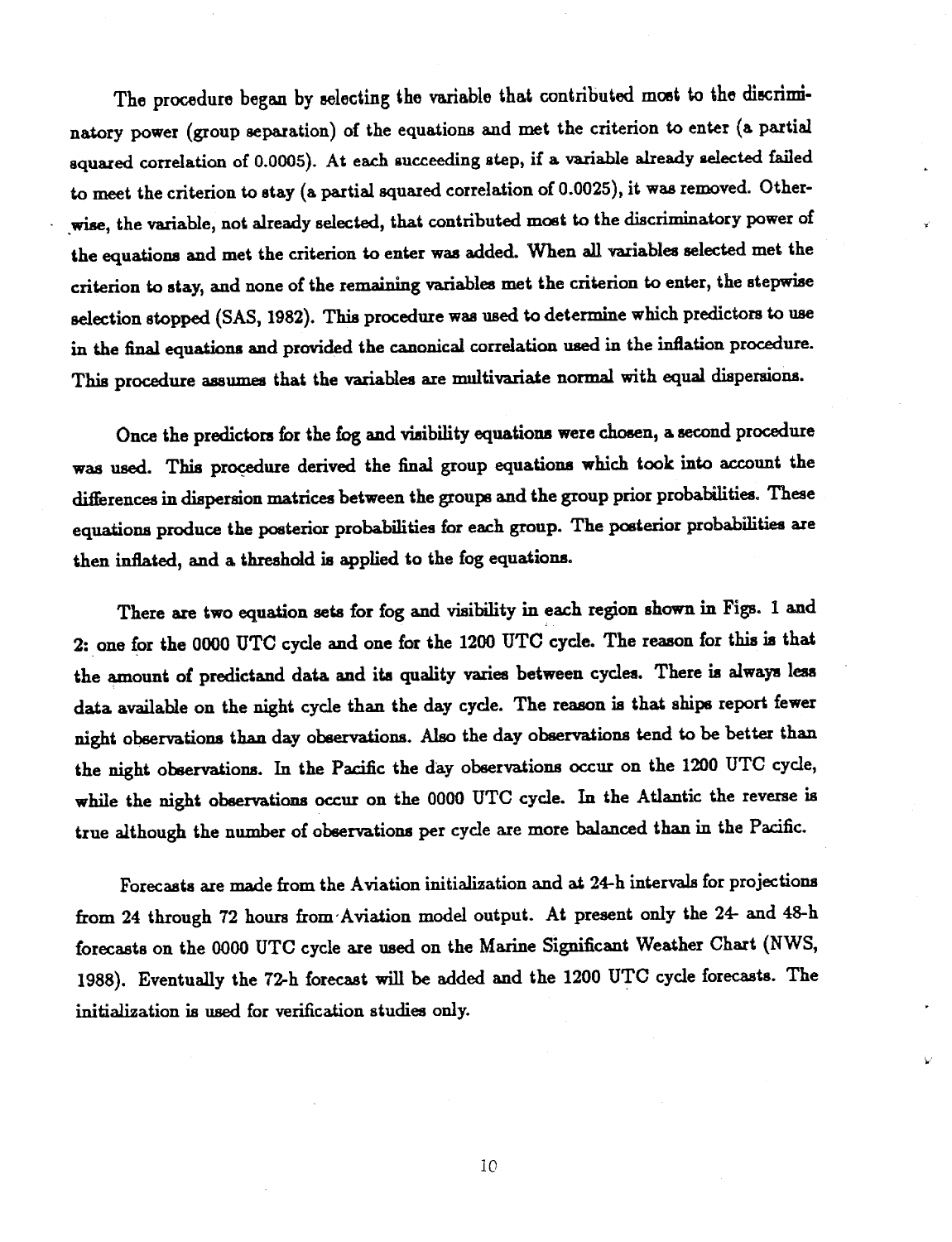## EVALUATION

Operational equations were derived for the warm season only. Several statistics may be used to **evaluate** the **forecasta** made with the **equations.** The **ones** which **were used are** described in the section below. The evaluation of the results is given following the description of the statistics.

## *Statistical Scores Used*

All scores used in the evaluations are derived from the contingency table shown in Table 5. Each score can be expanded to include more terms depending on the number of categories in the contingency table.

Skill Score Against Climatology. The score is given by

$$
SS = \frac{a+d-E}{a+b+c+d-E} \tag{7}
$$

where  $E = p_c(1) \cdot (a+c) + p_c(2) \cdot (b+d)$  and gives the number of correct forecasts that would have been predicted by climatology alone,  $p_c(1)$  and  $p_c(2)$  are the climatological probabilities of occurrence for each category, a and d are the number of correct forecasts in each category, and b and c are the number of incorrect forecasts in each category (Panofsky and Brier, 196).

Bias. This score measures under or over forecasting in a given category and is given by

measures under or over forecasting in a given category and is given by  
\n
$$
B(1) = \frac{a+b}{a+c} \quad \text{and} \quad B(2) = \frac{c+d}{b+d} \quad (8)
$$

where  $B(1)$  and  $B(2)$  are the biases for each category. A bias of 1 means the number of observations and the number of forecasts in a given category are equal. It does not mean all the forecasts are correct. A bias of less than 1 means the category is being under forecast. A bias greater than 1 means the category is being over forecast.

Threat Score. The threat score is developed from the percent correct which is the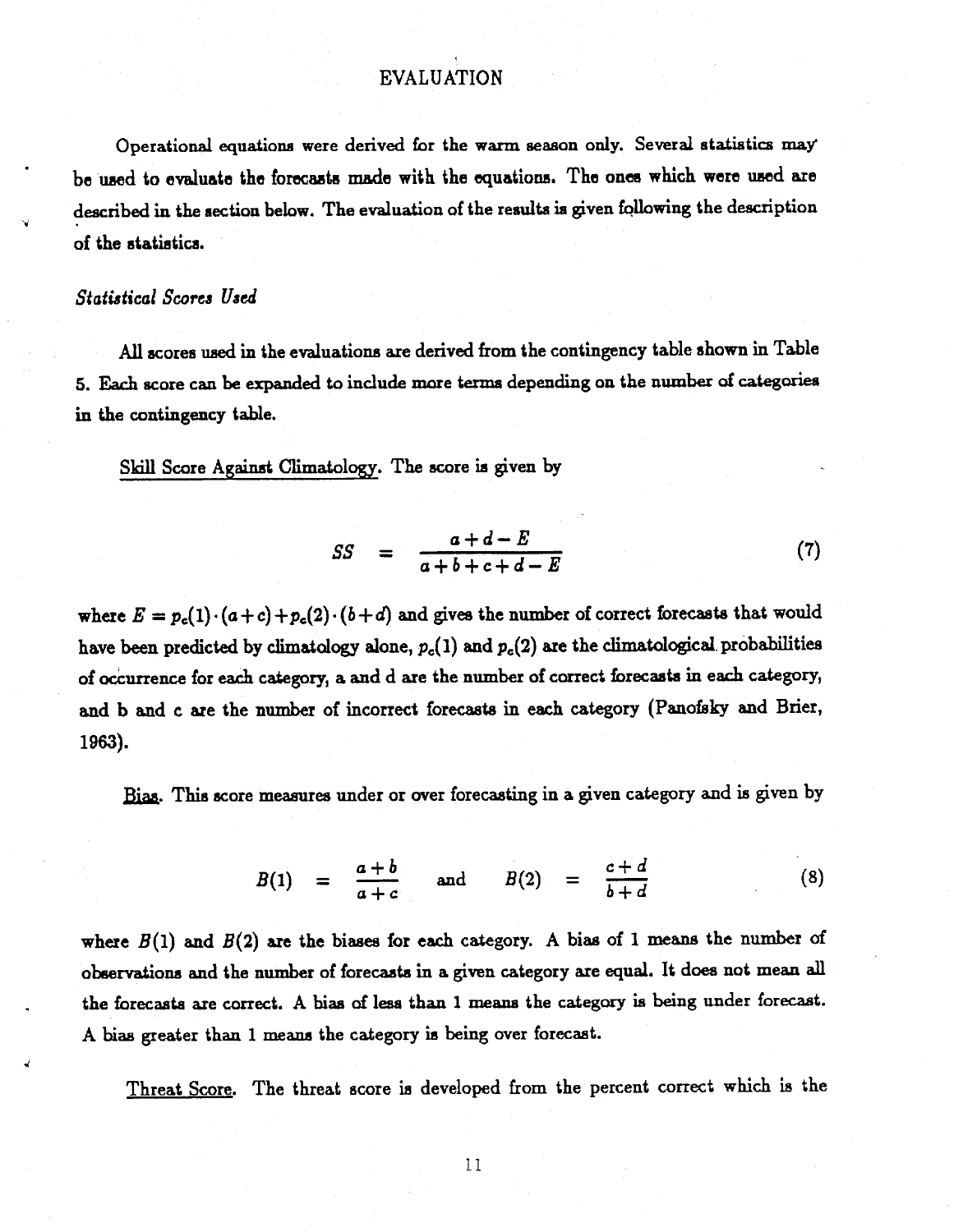total number of correct forecasts divided by the total number of forecasts, but which is not very useful if one is interested in how well a particular category is being forecast. This is particularly true of rare events. To determine how well an individual category is being forecast, the number of correct forecasts from the other categories is removed from the numerator and denominator of the percent correct to give categorical threat scores which are given by

$$
TS(1) = \frac{a}{a+b+c} \quad \text{and} \quad TS(2) = \frac{d}{b+c+d} \quad (9)
$$

where *TS(1)* and *TS(2)* are the categorical threat scores. In general the term threat score is applied only to rare events.

## *Fog and Visibility Evaluations*

Evaluations were made with two months of data from the 1987 warm season (June and July). Tables 6 and 7 show the probabilities of occurrence for each category for the Atlantic and Pacific Oceans for fog and visibility respectively. Individual evaluations of fog and visibility were done for each region, but only the combined results are shown here. Tables 8 - 11 show the results of the evaluations of fog and visibility respectively.

In the Atlantic the fog is underforecast on both cycles. The results are better on the 1200 UTC forecasts than the 0000 forecasts. The equations have reasonable skill against climatology at all projections on both cycles. The visibility equations tend to overforecast the lowest category on both cycles and at all projections. Their skill is reasonable against climatology. The threat scores are less than hoped for, but can be improved by better optimization of the equations with different thresholds.

In the Pacific the fog results are better than the Atlantic. There is less underforecasting on both cycles, and the threat scores are better. The results are better on the 0000 UTC forecasts than the 1200. The differences between cycles is primarily due to the availability and quality of data on the respective cycles which is different in the two oceans as explained in Section 3. The visibility forecasts are worse in the Pacific than the Atlantic, but they still show skill against climatology at all projections. These scores can also be improved with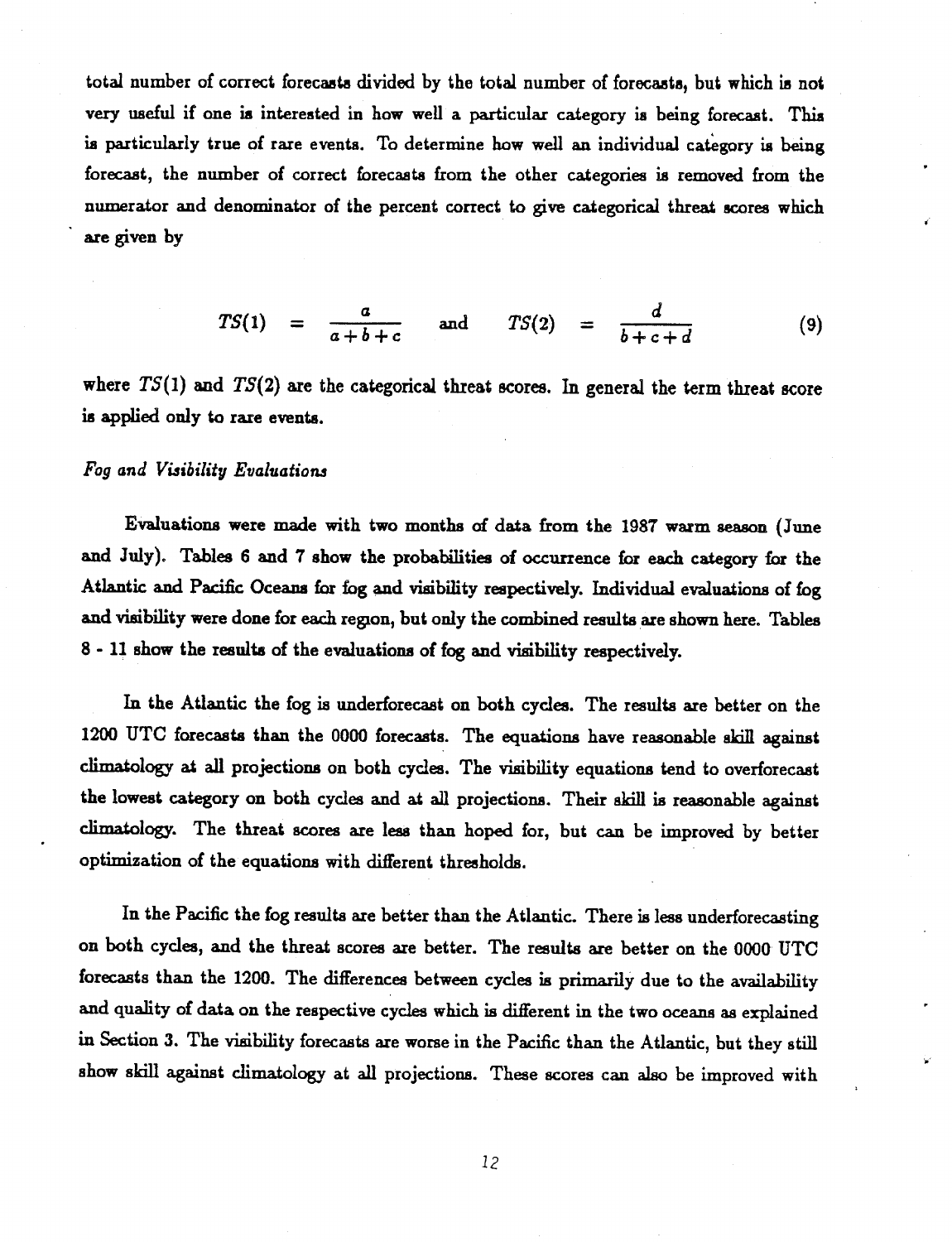|                                 | <b>FORECASTS</b> |   |              |                                   |   |  |  |  |  |
|---------------------------------|------------------|---|--------------|-----------------------------------|---|--|--|--|--|
| $\mathbf O$<br>B<br>S<br>E<br>E |                  | 1 | $\mathbf{2}$ | <b>TOTAL</b>                      |   |  |  |  |  |
| $\mathbf R$<br>$\mathbf v$      |                  | a | $\bf{b}$     | $a + b$                           | T |  |  |  |  |
| A<br>T<br>$\frac{1}{0}$         | $\mathbf 2$      | Ċ | $\mathbf d$  | $c+d$                             | ¢ |  |  |  |  |
| N<br>S                          |                  |   |              | TOTAL $a+c \mid b+d \mid a+b+c+d$ |   |  |  |  |  |

Table 5: Contingency table for two ategories.

| Region           | fog    | no fog |                            |
|------------------|--------|--------|----------------------------|
| $\overline{111}$ | .19799 | .80201 |                            |
| 113              | .19271 | .80729 |                            |
| 115              | .05711 | .94289 | Table 6: Fog climatology   |
| <b>Atlantic</b>  | .14499 | .85501 | for the months of June     |
| 131              | .06152 | .93848 | Probabilities<br>and July. |
| 133              | .16371 | .83629 | were determined from data  |
| 135              | .30270 | .69730 | for the years 1980 through |
| 136              | .26370 | .73630 | 1984.                      |
| Pacific          | .22593 | .77407 |                            |

| Region   | $< 5.5$ km | $5.5 \mathrm{km}$ |
|----------|------------|-------------------|
| 111      | .35317     | .64683            |
| 113      | .35593     | .64407            |
| 115      | .19887     | .80113            |
| Atlantic | .29765     | .70235            |
| 131      | .15121     | .84879            |
| 133      | .33484     | .66516            |
| 135      | .51203     | .48797            |
| 136      | .45108     | .54892            |
| Pacific  | .40232     | .59768            |

Table 7: Visibility climatology for the months of- June and July. Probabilities were determined from data for the years 1980 through 1984.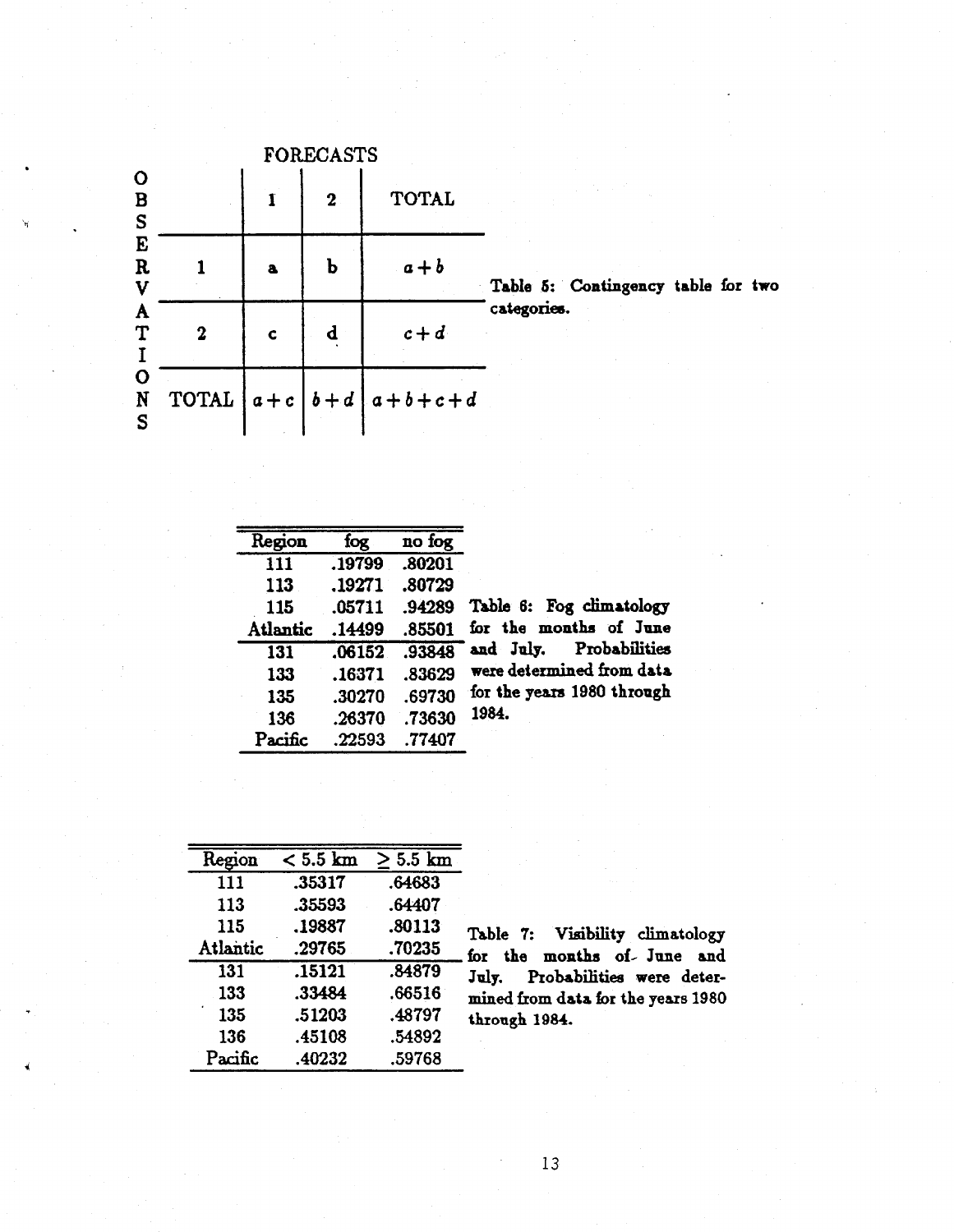| Projection            | Sample Size | Skill Score     |      | Bias   | Threat Score |        |
|-----------------------|-------------|-----------------|------|--------|--------------|--------|
|                       |             |                 | Fog  | No Fog | Fog          | No Fog |
|                       |             | <b>0000 UTC</b> |      |        |              |        |
| 00                    | 2017        | .194            | 0.52 | 1.08   | .16          | .83    |
| 24                    | 2019        | .288            | 0.58 | 1.06   | .15          | .86    |
| 48                    | 2014        | .228            | 0.54 | 1.07   | .14          | .85    |
| 72                    | 2060        | .223            | 0.55 | 1.07   | .16          | .84    |
|                       |             | 1200 UTC        |      |        |              |        |
| $\boldsymbol{\omega}$ | 2261        | .329            | 0.68 | 1.04   | .16          | .86    |
| 24                    | 2167        | .340            | 0.67 | 1.04   | .16          | .87    |
| 48                    | 2034        | .340            | 0.61 | 1.05   | .15          | .87    |
| 72                    | 1757        | .291            | 0.67 | 1.04   | .14          | .86    |

Table 8: Evaluation fog forecasts with independent data from June and July 1987 for the North Atlantic regions combined.

Table 9: Evaluation of fog forecasts with independent data from June and July 1987 for the North Pacific regions combined.

|            | ARTY TOOI TOT ARE TIGTER T GOING TO BLOWS COMMONICAL |                 |      |             |                     |        |  |  |  |
|------------|------------------------------------------------------|-----------------|------|-------------|---------------------|--------|--|--|--|
| Projection | Sample Size                                          | Skill Score     |      | <b>Bias</b> | <b>Threat Score</b> |        |  |  |  |
|            |                                                      |                 | Fog  | No Fog      | Fog                 | No Fog |  |  |  |
|            |                                                      | <b>0000 UTC</b> |      |             |                     |        |  |  |  |
| 00         | 4402                                                 | .312            | 1.06 | 0.99        | .24                 | .75    |  |  |  |
| 24         | 4359                                                 | .313            | 0.96 | 1.01        | .25                 | .76    |  |  |  |
| 48         | 4361                                                 | .300            | 0.92 | 1.02        | .25                 | .75    |  |  |  |
| 72         | 4468                                                 | .261            | 0.94 | 1.01        | .24                 | .73    |  |  |  |
|            |                                                      | <b>1200 UTC</b> |      |             |                     |        |  |  |  |
| 00         | 1402                                                 | .294            | 0.97 | 1.01        | .19                 | .77    |  |  |  |
| 24         | 1343                                                 | .269            | 0.88 | 1.03        | .19                 | .76    |  |  |  |
| 48         | 1266                                                 | .270            | 0.92 | 1.02        | .21                 | .75    |  |  |  |
| 72         | 1163                                                 | .299            | 0.86 | 1.03        | .22                 | .77    |  |  |  |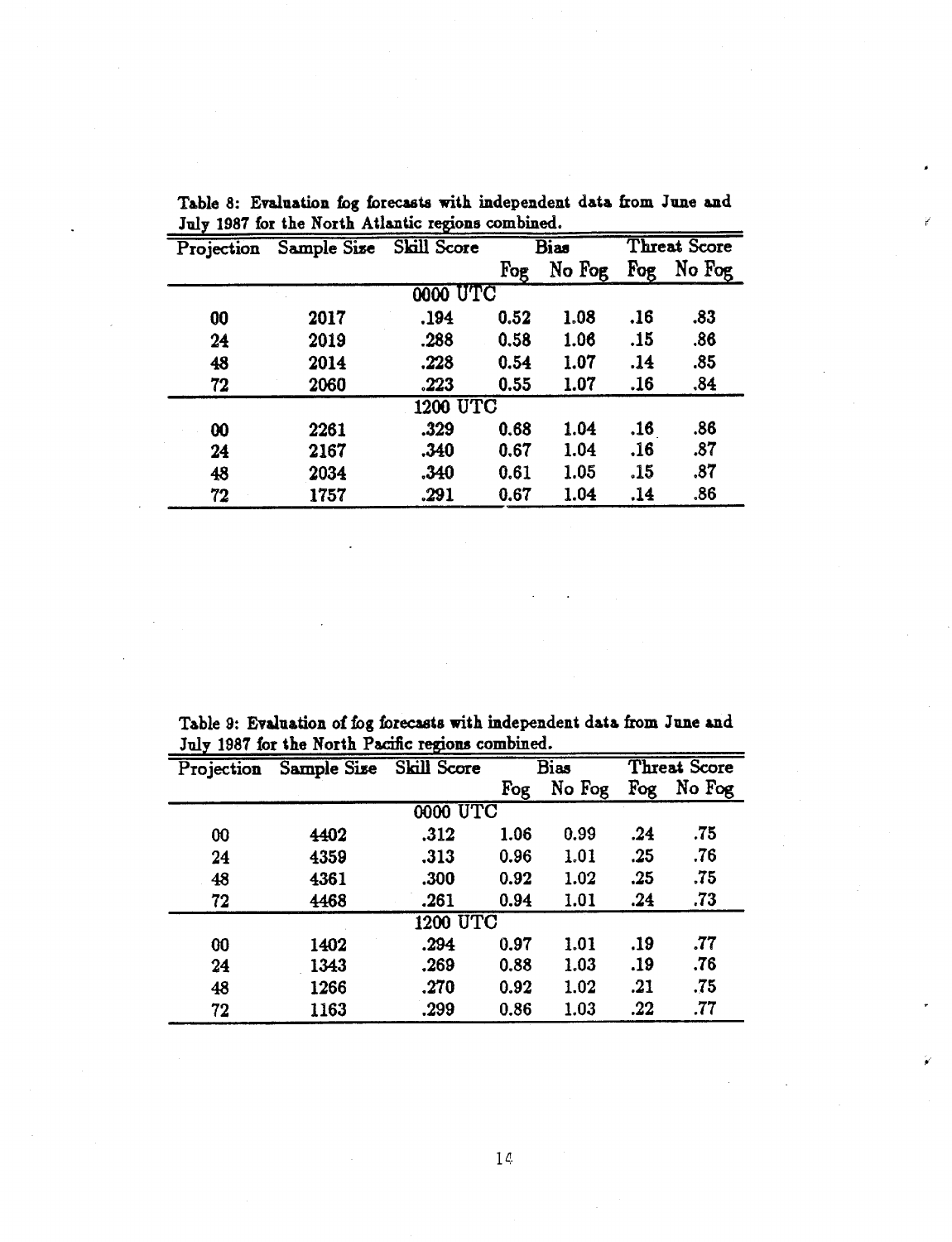| Projection | Sample Size Skill Score |      |                 | <b>Bias</b>                                       |     | <b>Threat Score</b> |
|------------|-------------------------|------|-----------------|---------------------------------------------------|-----|---------------------|
|            |                         |      |                 | $< 5.5$ km $\geq 5.5$ km $< 5.5$ km $\geq 5.5$ km |     |                     |
|            |                         |      | <b>0000 UTC</b> |                                                   |     |                     |
| 00         | 1750                    | .233 | 1.26            | 0.95                                              | .22 | .77                 |
| 24         | 1801                    | .227 | 1.36            | 0.94                                              | .19 | .76                 |
| 48         | 1773                    | .180 | 1.21            | 0.96                                              | .17 | .75                 |
| 72         | 1790                    | .151 | 1.50            | 0.92                                              | .16 | .74                 |
|            |                         |      | 1200 UTC        |                                                   |     |                     |
| 00         | 2025                    | .246 | 1.14            | 0.98                                              | .17 | .79                 |
| 24         | 1958                    | .262 | 1.19            | 0.97                                              | .20 | .79                 |
| 48         | 1838                    | .249 | 1.06            | 0.99                                              | .20 | .79                 |
| 72         | 1571                    | .252 | 1.26            | 0.96                                              | .20 | .77                 |

Table 10: Evaluation visibility forecasts with independent data from June and July 1987 for the North Atlantic regions combined.

Table 11: Evaluation of visibility forecasts with independent data from June and July 1987 for the North Pacific regions combined.

|            | June and July 1987 for the North Pacinc regions combined. |             |                 |                                                   |     |     |  |  |
|------------|-----------------------------------------------------------|-------------|-----------------|---------------------------------------------------|-----|-----|--|--|
| Projection | Sample Size                                               | Skill Score |                 | Threat Score<br><b>Bias</b>                       |     |     |  |  |
|            |                                                           |             |                 | $< 5.5$ km $\geq 5.5$ km $< 5.5$ km $\geq 5.5$ km |     |     |  |  |
|            |                                                           |             | <b>0000 UTC</b> |                                                   |     |     |  |  |
| 00         | 3713                                                      | .094        | 1.91            | 0.78                                              | .23 | .61 |  |  |
| 24         | 3645                                                      | .097        | 1.84            | 0.80                                              | .22 | .62 |  |  |
| 48         | 3595                                                      | .098        | 1.72            | 0.82                                              | .21 | .61 |  |  |
| 72         | 3652                                                      | .106        | 1.70            | 0.83                                              | .22 | .62 |  |  |
|            |                                                           |             | 1200 UTC        |                                                   |     |     |  |  |
| 00         | 1193                                                      | .054        | 2.08            | 0.75                                              | .21 | .58 |  |  |
| 24         | 1128                                                      | .074        | 2.02            | 0.79                                              | .20 | .62 |  |  |
| 48         | 1049                                                      | .060        | 2.11            | 0.77                                              | .20 | .61 |  |  |
| 72         | 968                                                       | .019        | 2.20            | 0.78                                              | .15 | .61 |  |  |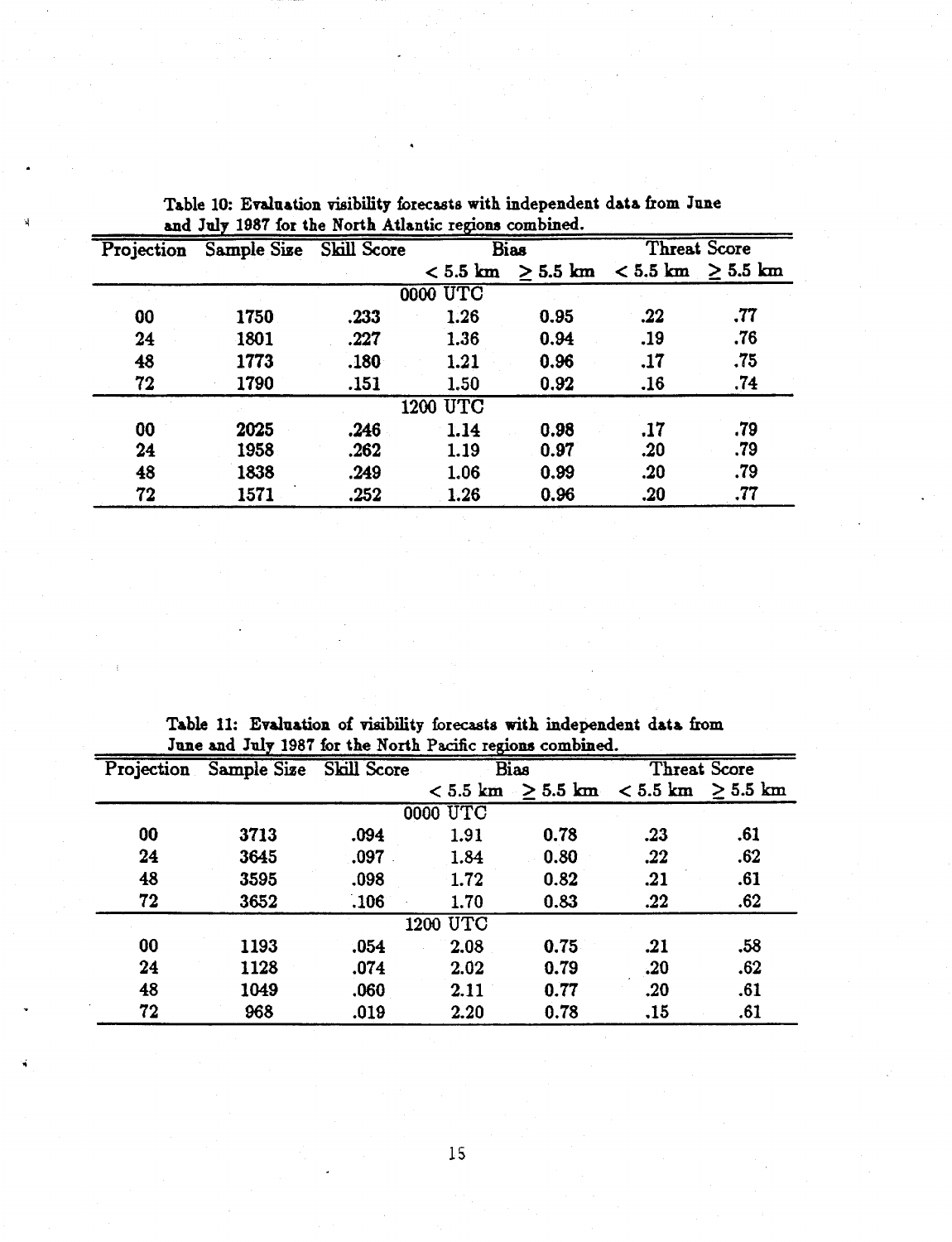#### AVAILABILITY

Output from the Fog and Visibility Forecast Guidance System is depicted on the Marine Significant Weather Chart. Figure 3 shows a sample chart. The scalloped lines are where visibility decreases to 3 n mi or less and the hatched areas are where fog is predicted to occur.

## OPERATIONAL CONSIDERATIONS

Since the system uses the perfect prog technique, forecasts tend to degrade in time; however, they have reasonable skill against climatology even at 72 hours. Because the forecast equations use model output, the forecasts from the guidance system depend onmodel performance; therefore, the forecaster needs to be aware of how the model is doing in his or her area of interest in order to make any necessary adjustments to the statistically derived forecast.

The forecaster should also keep in mind that system is designed for open ocean fog and visibility forecast guidance only. Its guidance should not be extrapolated into coastal areas. The system is also not designed to delineate lowered visibilities due to isolated mesoscale phenomena.

### REFERENCES

- Anderson, T. W., 1988: *An Introduction to Multivariate Statiatical Analysis.* John Wiley and Sons, Inc., New York, 354 pp.
- Burroughs, L. D., 1987: Development of open ocean fog forecasting regions, *Ocean Products Center Technical Note/NMC Office Note* No. 323, National Weather Service, National Oceanic and Atmospheric Administration, U.S. Department of Commerce, 36 pp.
- Cooley, W. W., and P. R. Lohnes, 1971: *Multivariate Data Analysis.* John Wiley and Sons, Inc., New York, pp 243-250.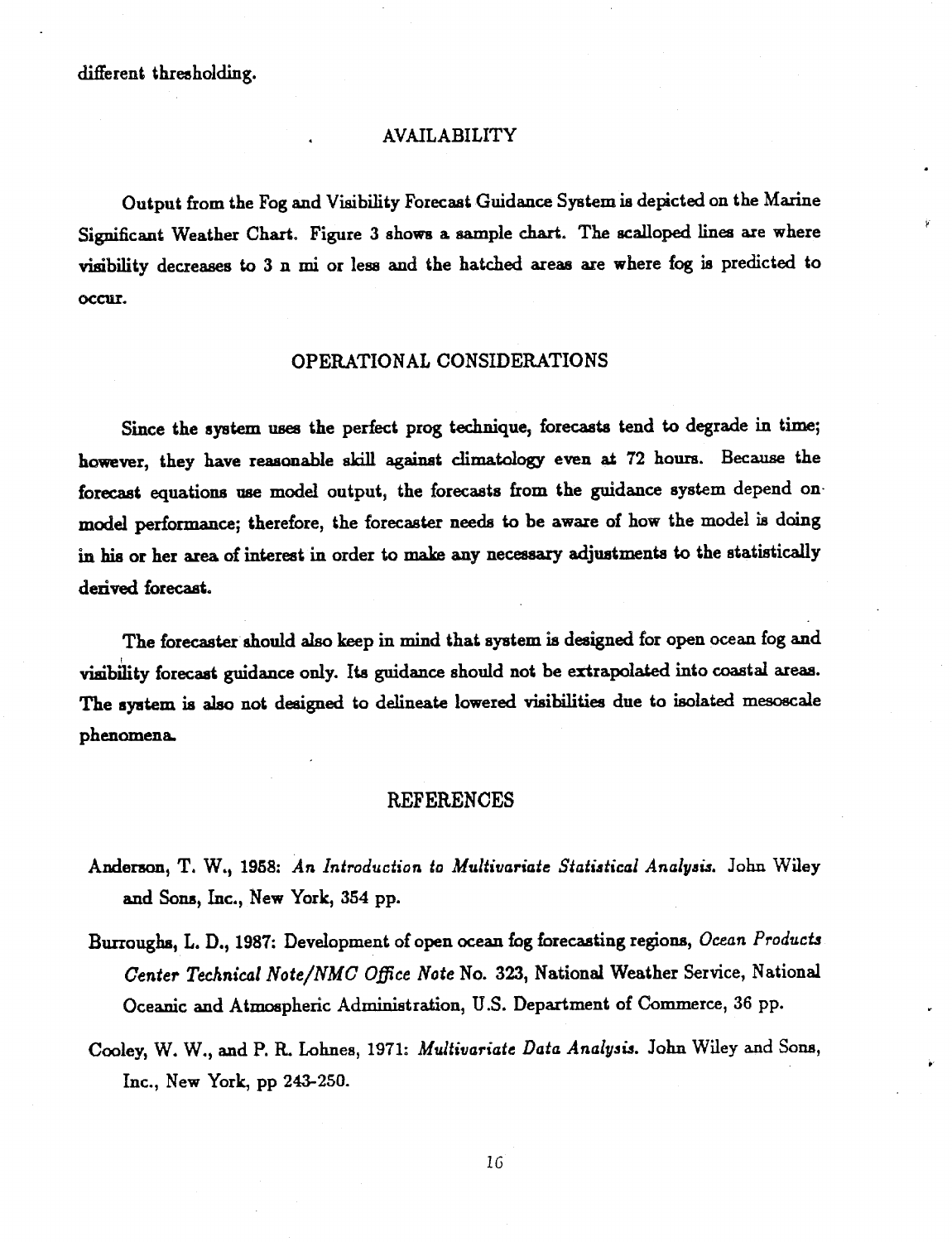- Dey, C. H., and L. L. Morone, 1985; Evolution of the National Meteorological Center Global Data Assimilation System: January 1982-December 1983, *Mon. Wea. Rev.,* 113, pp 304- 318.
- Guttman, N. B., 1971: Study of worldwide occurrence of fog, thunderstorms, supercooled low clouds and freezing temperatures. NAVAIR 50-1c-60. National Climatic Center, Environmental Data Service, NOAA for the Commander, Naval Weather Service Command, 64 pp.
- Kistler, R E., and D. F. Parrish, 1982: Evolution of the NMC Data Assimilation System: September 1978-January 1982, *Mon. Wea. Rev.*, 110, pp 1335-1346.
- Klein, W. H., B. M. Lewis, and I. Enger, 1959: Objective prediction of five-day mean temperatures during winter, *J. Meteor.,* 16, 672-682.
- Miller, R. G., 1962: Statistical prediction by discriminant Analysis, *Meteorological Monographs, 4,* 54 pp.
- **,** 1988: Very short range statistical forecasting of automated weather observations. *Final Report* No. DOT/FAA/PS-88/3, Techniques Development Laboratory, National Weather Service, NOAA, U.S. Department of Commerce, 240 pp.
- National Weather Service, 1988: Marine Significant Weather Chart, *NWS Technical Procedures Bulletin* No. 376, National Oceanic and Atmospheric Administration, U.S. Department of Commerce, 3 pp.
- Panofsky, H. A. and G. W. Brier, 1963: *Some Applications of Statistics to Meteorology,* The Pennsylvania State University, University Park, pp 200-205.

SAS Institute, 1982: *SAS User's Guide:* Statistics. SAS Institute Inc., 584 pp.

- Tatsuolka, M. M., 1971: *Multivariate Analysis,* Techniques for educational and psychological research. John Wiley and Sons, Inc., New York, pp 217-232.
- Tremant, M., 1987: La prevision du brouillard en mer, *Meteorologie Maritime et Activites Oceanographiques Connexes* Rapport No. 20, World Meteorological Organization, 127 PP.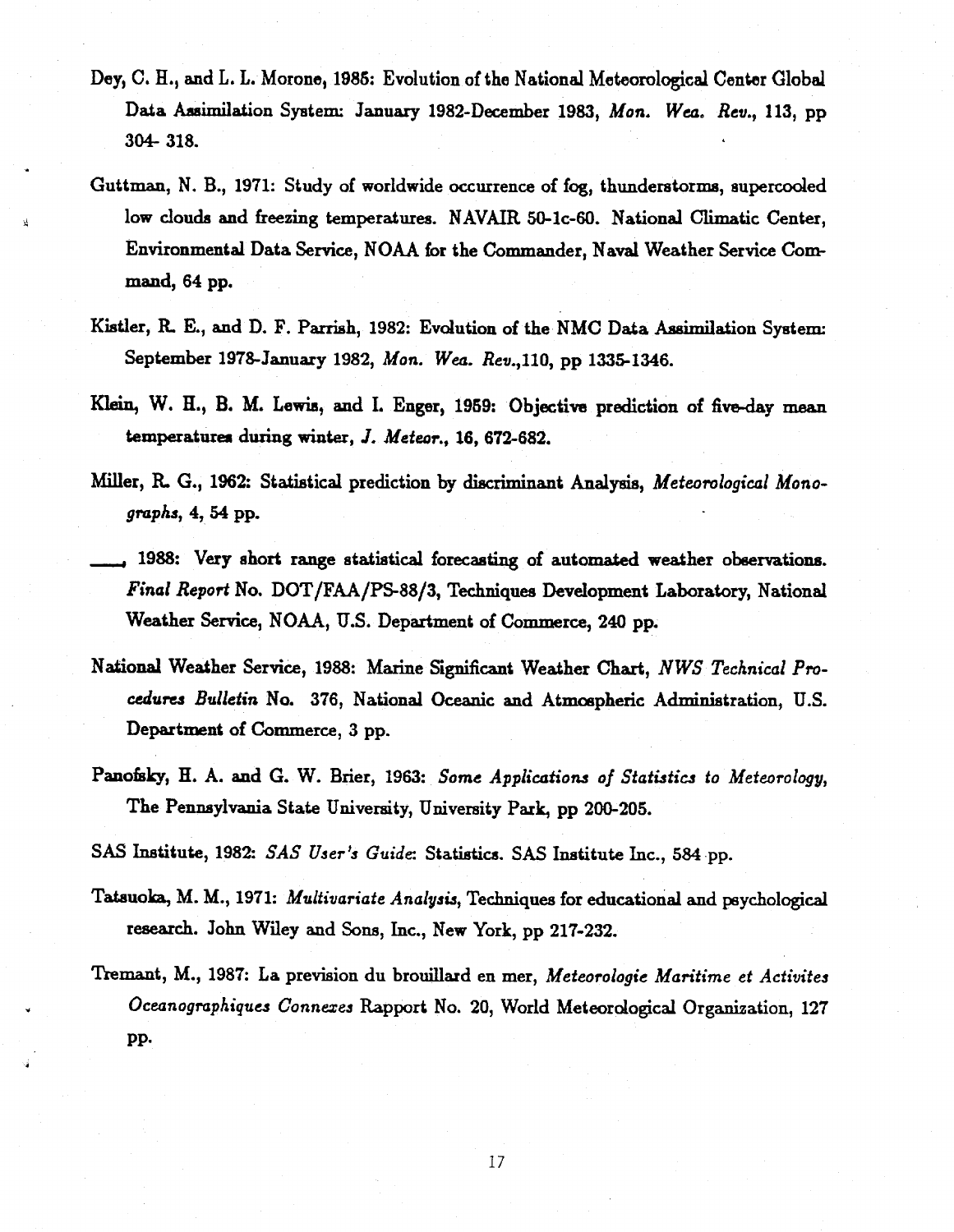Wilson, L. J., and K. Macdonald, 1985: Assessment of perfect prog marine wind forecasts, *Proceedings International Workshop on Offshore Winds and Icing Halifax,* Nova Scotia, October 7-11, 1985, Environment Canada, Atmospheric Environment Service, Canada, pp 353-363.



Figure 3: Sample Marine Significant Weather Chart. Scalloped lines indicate visibilities of 3 n mi or less. Hatching indicates fog.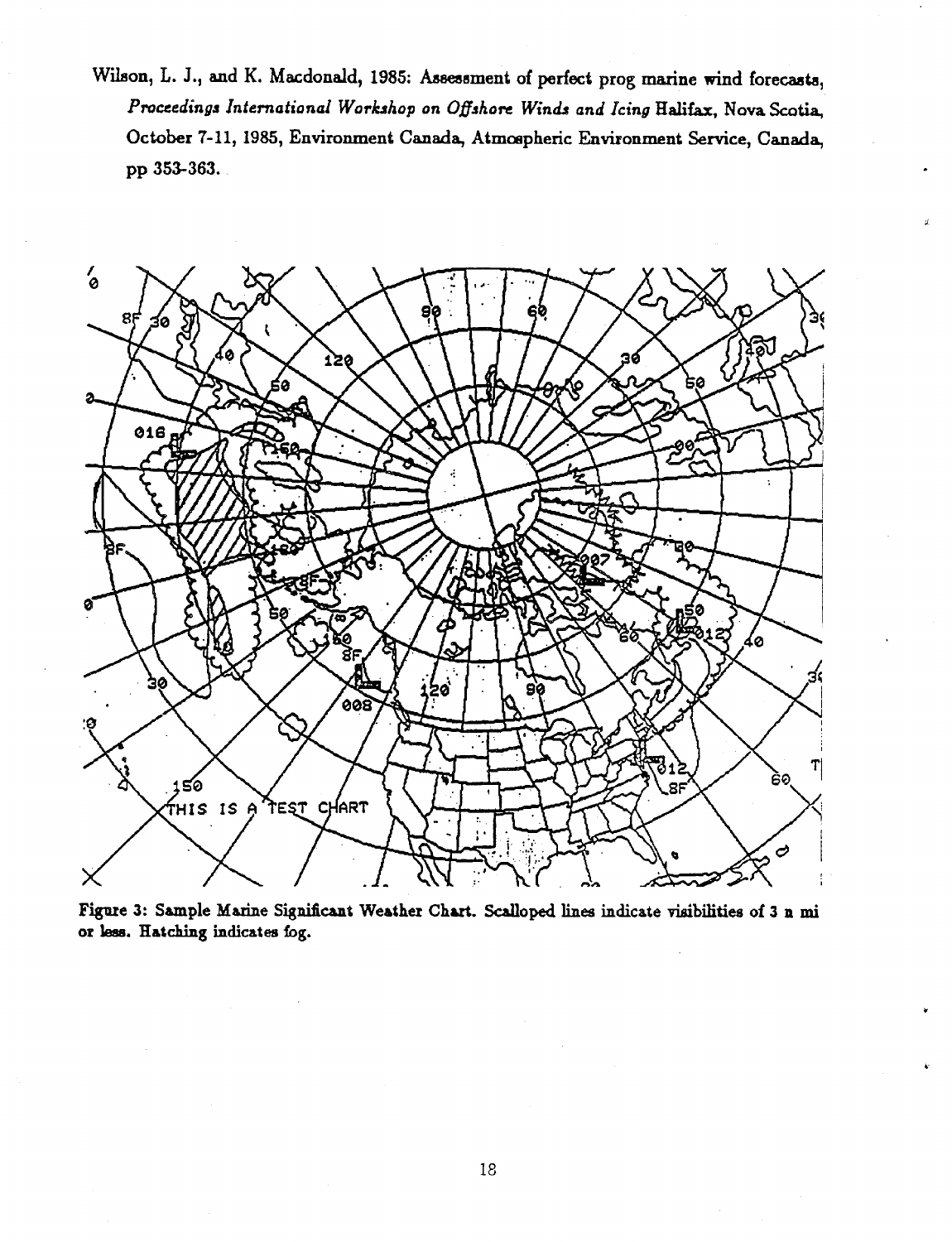- No. 15. Gemmill, W.H., D.M. Feit, T.W. Yu, 1987: Performance Statistics of Techniques Used to Determine Ocean Surface Winds. Preprint. Workshop Proceedings AES/CMOS 2nd Workshop on Operational Meteorology, Halifax, Nova Scotia.
- No. 16. Yu, T.W., 1987: Determining Equivalent Depths of the Atmospheric Boundary Layer Over the Ocean.
- No. 17. Yu., T.W., 1987: Analysis of the Atmospheric Mixed Layer Heights Over the Oceans. Conference Preprint, Workshop Proceedings AES/CMOS 2nd Workshop on Operational Meteorology, Halifax, Nova Scotia.
- No. 18. Feit, D.D., 1987: An Operational Forecast System for Superstructure Icing. National Weather Digest Association. Anaheim, CA Conference.
- No. 19. Esteva, D.C., 1987: Evaluation of Several Experimental Assimilating Significant Wave Height Estimate into Spectral Wave Models. Journal of Geophysical Research, 14099-14,105pp.
- No 20. Chao, Y.Y., 1987: Evaluation of Wave Forecast for the Gulf of Mexico.AMS Journal of Weather and Forecasting. Anaheim, CA Conference.
- No. 21. Breaker, L.C., 1987: Interannual and related variability in Sea Surface Temperature Along Central California Coast. PACLIM Monograph on Climate Variability of the Eastern North Pacific and Western North America. (Submitted).
- No. 22. Bratkovich, A., L.C. Breaker, 1987: Oceanographic Conditions along the California Coast surrounding the period of the Puerto Rican Tanker Oil Spill. Journal of Geophysical Research. (Submitted).
- No. 23. Burroughs, L. D., 1989: Open Ocean Fog and Visibility Forecasting Guidance System. Ocean Products Center Technical Note/NMC Office Note No. 348.
- No. 24. Gerald, V. M., 1989: Synoptic Surface Marine Data Monitoring. Ocean Products Center Technical Note/NMC Office Note No. 335, 10pp.
- No. 25. Breaker, L. C., 1989: Estimating and Removing Sensor Induced Correlation from AVHRR Data. Journal of Geophysical Research. (Submitted).
- No. 26. Chen, H. S., 1988: Infinite Elements for Water Wave Radiation and Scattering. International Journal for Numerical Methods in Fluids. (Submitted)
- No. 27. W. H. Gemmill, T.W. Yu, D. M. Feit, 1987: A Statistical Comparison of Methods for Determining Ocean Surface Winds. AMS Journal of Weather and Forecasting, 153-160pp.
- No. 28. Rao, D. B., 1988: A review of Product Development Activities at NOAA's Ocean Products Center. Weather and Forecasting. (Submitted).
- No. 29. Chen, H. S. 1989: Infinite Elements for Combined Diffraction and Refraction. Conference Preprint, Seventh International Conference on Finite Element Methods Flow Problems, Huntsville, Alabama.